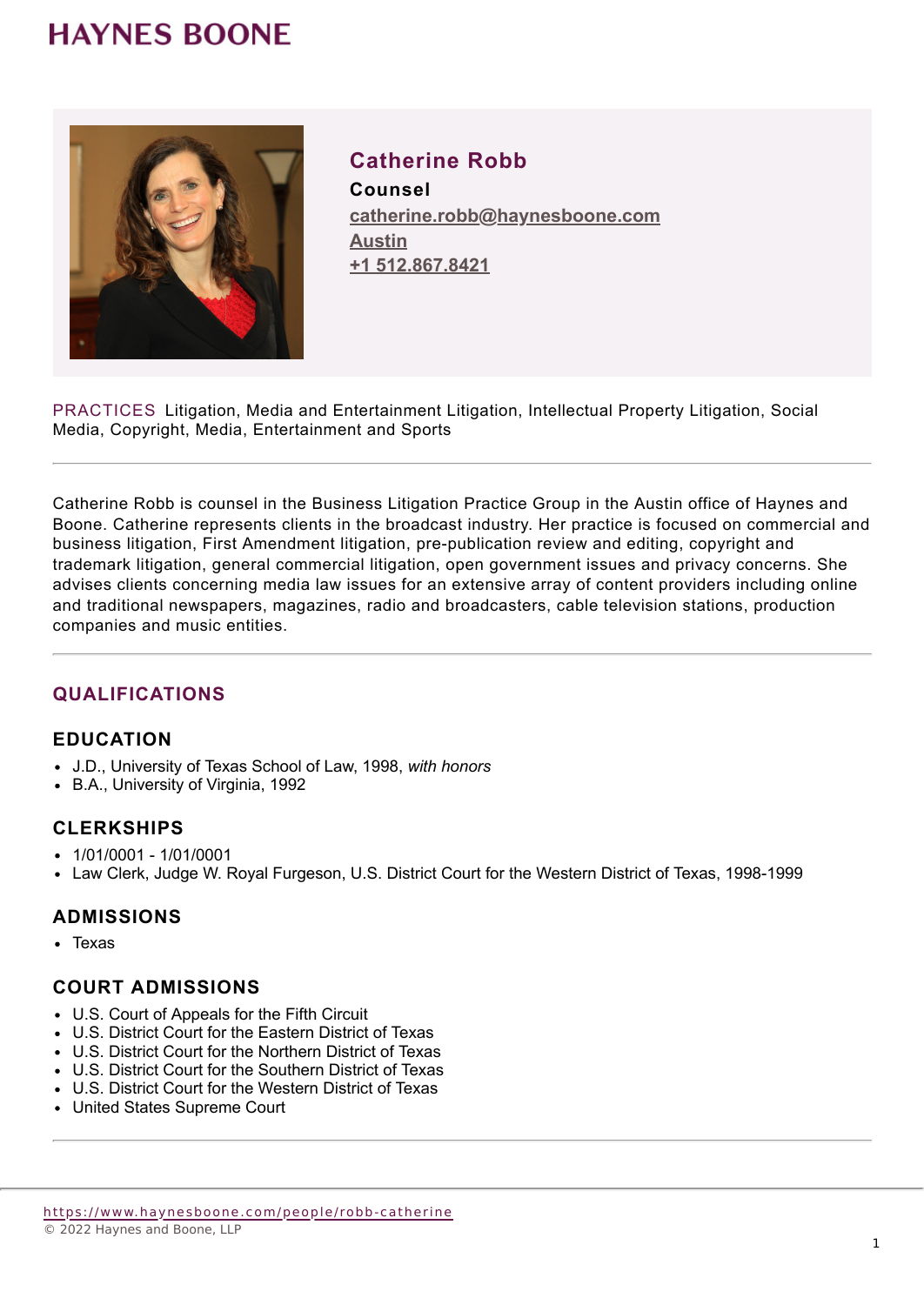## **HAYNES BOONE**

### **PUBLICATIONS AND SPEAKING ENGAGEMENTS**

- "Hot Issues in Libel & Privacy," facilitator, ABA 26th Annual Forum on Communications Law Conference, January 27-February 2, 2021.
- "Texas Anti-SLAPP Law," co-presenter, CLE Presentation, Travis County Judiciary, October 8, 2015.
- "Lawsuits Over Political Ads Raise Questions Over Defamation," interviewee, KVUE News, May 2012.
- "Beyond Thunderdome: The Internet and Social media get Political," KVUE News, May 2012.
- "Strategies for Efficiently and Economically Winning a Media Case," co-author, *ABA/TIPS Media Newsletter*, Spring 2011.
- *Reporter's Privilege Compendium*, co-author, The Reporters Committee for Freedom of the Press, 2010.
- "Local Non-Profit Threatened with Lawsuit Over Documentary Showing," Interviewee, KVUE News, April 2010.

### **PROFESSIONAL AFFILIATIONS AND ENGAGEMENTS**

- PBS Board of Directors, elected to Board of Directors, 2020
- Texas Lyceum, named to the Board, 2015
- Health Alliance for Austin Musicians (HAAM), board member
- Austin Film Society, board member, 2006-2013, Former Board President
- Ann Richards School for Young Women Leaders, board member 2006-2012, Former Board Vice-**Chair**
- Austin Music Foundation, board member, 2004-2010
- Humanities Texas, board member, 2007-2013, Treasurer 2011-2012, Secretary 2012-2013, Current Alumni Board Co-Chair
- LBJ Library Future Forum, founder, board member, and former chairman, 2002-2013
- Austin's PBS station, KLRU, board member and former board chair, Austin City Limits Committee member
- Mayor's Health and Fitness Council, board member
- Sargent Shriver National Center on Poverty Law, board member, 2004-2011, 2015-present
- American Heart Association (Capital Area Division), board member, 2003-2009
- State Bar of Texas, appointed member of the Judicial Relations Committee, 2001-2004 and 2008- 2009
- University of Texas School of Undergraduate Studies, advisory council, 2012-present
- LBJ School of Public Affairs, advisory council, 2011-present
- Texas Exes Council Member, 2012-2018
- The University of Texas' Commission of 125 and Service to Society Committee, member, 2002-2004
- Leadership Austin, member and 2003 Graduate
- The First Amendment Institute's First Amendment Leadership Program graduate, 2002
- The Seton Forum, former member
- Reading is Fundamental of Austin, volunteer
- Volunteer Legal Services, volunteer
- Trinity Center, volunteer
- Back on My Feet, volunteer
- American Inns of Court Lloyd Lochridge Inn of Court, President
- Media Law Resource Center, member, Entertainment Law Committee, member